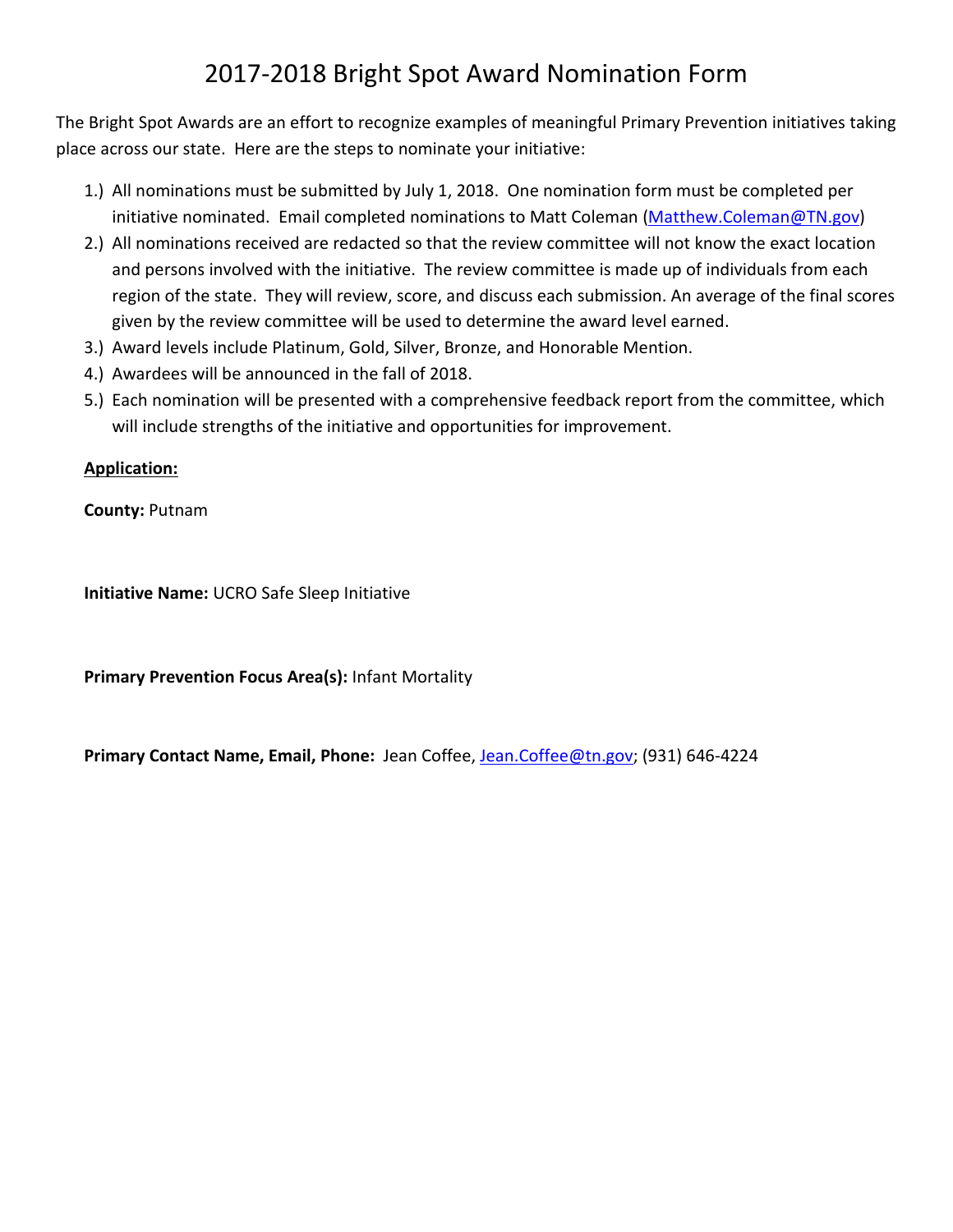#### **Bright Spot Award Questions**

### **Please explain why you think this initiative should be considered for the TDH Bright Spot Awards.**

(150 words max); (10 points available)

The UCRO Safe Sleep Initiative supports the Tennessee Department of Health's Mission and Vision by being a trusted leader on the subject matter while promoting safe sleep throughout the Upper Cumberland Region. The group has trained diverse group collections by age range and professional versus lay individuals. The trainees' ages ranging from high school (potential babysitters, siblings and/or teen parents) through mature adulthood (grandparents and great-grandparents). Professionals (DCS and TTU School of Nursing) and lay individuals (babysitters, parents, relative care givers and other family members) have been trained as well.

# **Is this initiative contributing to a policy, systems, and/or environmental change[1](#page-0-0) in the community?** (300 words max); (75 points available)

The UCRO Safe Sleep Initiative contributes to policy change on a personal voluntary level as individuals, families, daycare facilities and church nurseries adopt voluntary safe sleep practices. To date over 850 individuals have been trained on the ABC's of Safe Sleep including local daycare employees, health council members, college students, relative caregivers, and local Department of Children's Services Staff. In addition to providing training, the team shared floor talkers (decals for the floor imprinted with the ABC's of Safe Sleep information) with local Wal-Mart Stores, grocery stores, Department of Children's Services, and police departments. A total of 40 floor talkers are being used across the Upper Cumberland Region. Increasing awareness to this initiative, the team is presenting the information to local high school students through classes such as Family Consumer Science. They have provided over 9 sessions reaching approximately 250 high school students at three high schools. The team will provide training at other high schools and have been invited back to two of the high schools previously attended. In addition to the high schools, the team is planning to provide church bulletin inserts to area churches. Infant mortalities in the Upper Cumberland Region have decreased by 22.2% in 2016. Although the team does not have several years of data to currently reveal the success of the project, they do know that increased awareness is the first step to changing social norms within a community. The team continues moving forward seeking new training opportunities.

**What are the SMART objective goals and major purpose(s) of this initiative? (SMART objectives are Specific, Measurable, Attainable, Relevant, and Time Bound. Example: By May 2019; all soft drink machines in Lauderdale County Schools will be turned off during the school day, per school board policy.)** (300 words max); (10 points available)

#### Strategies for 2017-2018

Strategy 1: By September 2018, host at least 6 safe sleep information classes for high school students within the Upper Cumberland Region.

 $1$  Policy, systems and environmental change is a way of modifying the environment to make healthy choices practical and available to all community members. By changing laws and shaping physical landscapes, a big impact can be made with little time and resources. By changing policies, systems and/or environments, communities can help tackle health issues like obesity, diabetes, cancer and other chronic diseases [\(http://www.cookcountypublichealth.org/files/CPPW/PSE%20Change.pdf\)](http://www.cookcountypublichealth.org/files/CPPW/PSE%20Change.pdf)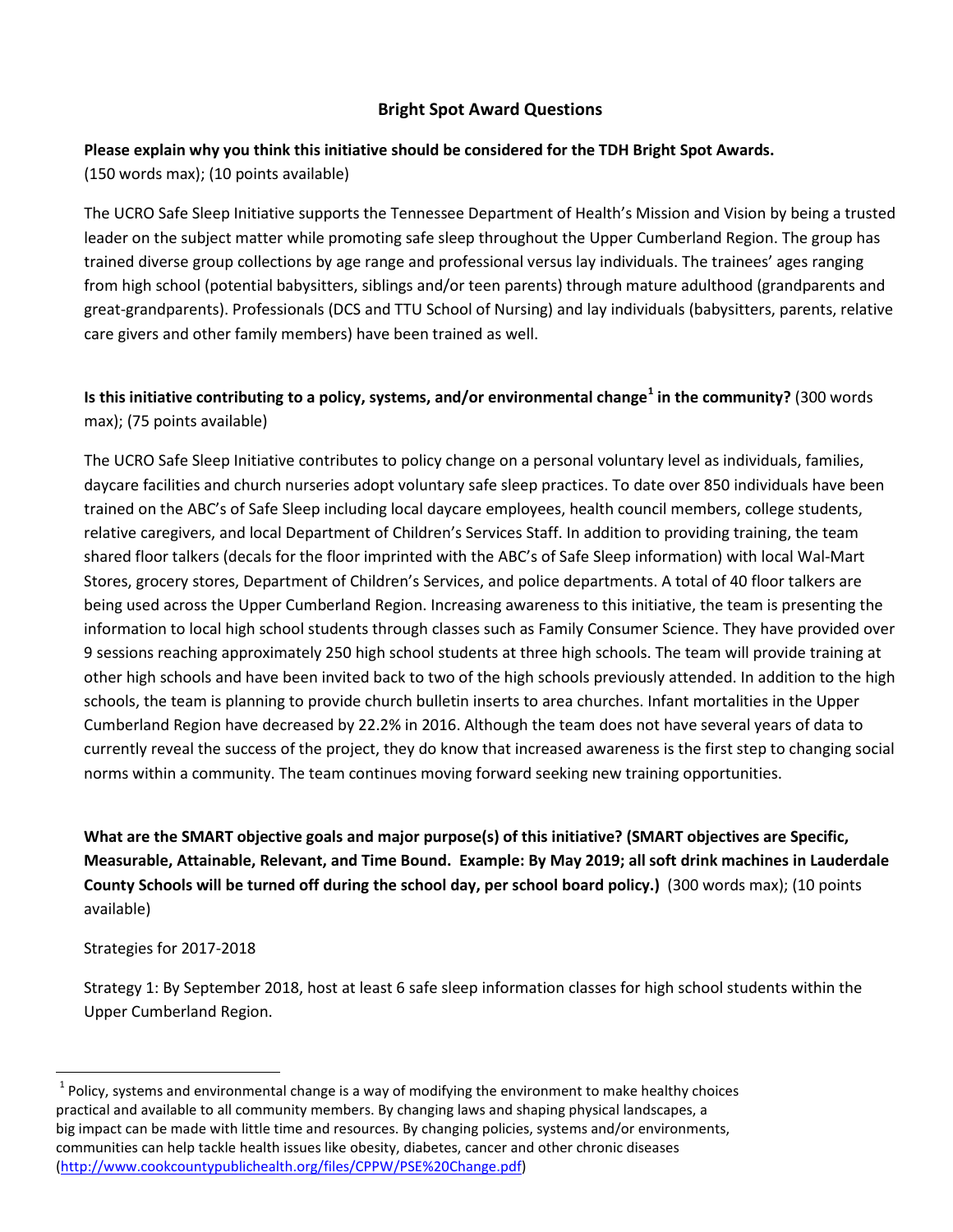Strategy 2: By September 2018, increase the number of faith-based organizations within the Upper Cumberland Region participating in a Safe Sleep Media Campaign by at least 10.

# **What is the annual budget and funding source for this initiative? If no funding is available, how have you implemented or sustained the initiative?** (150 words max); (5 points available)

Additional funding was not available for the program. The program is sustained through current resources such as staff time and the Tennessee Department of Health's ABC's of Safe Sleep resource materials.

**Have community partners helped with the initiative? What are the roles of these partners?** (300 words max); (20 points available)

Local daycares and church nurseries could be considered partners as they adopt voluntary safe sleep practices. Tennessee Department of Children's Services staff also shares information with families they encounter.

## **What is the timeline for the initiative? (When does planning occur? When is/was the initiative implemented? When is the initiative evaluated?)** (250 words max); (5 points available)

The project is on-going. Each year, the team submits a plan focusing on different groups targeted for training. The UCRO Safe Sleep Initiative team meets as needed to plan for upcoming educational trainings and brainstorming sessions to determine additional groups in need of training.

**In what way is this initiative especially innovative? How is this initiative different from other similar programs? Is there a specific idea tested with this approach? Is this work informed by relevant literature or research studies?**  (400 words max); (20 points available)

The group has trained diverse group collections by age range and professional versus lay individuals. The trainees' ages ranging from high school (potential babysitters, siblings and/or teen parents) through mature adulthood (grandparents and great-grandparents). Professionals (DCS and TTU School of Nursing) and lay individuals (babysitters, parents, relative care givers and other family members) have been trained as well. The topic was chosen in respect to Healthy People 2020; Maternal, Infant, and Child Health (MICH) – 1: Reduce the rate of fetal and infant deaths.

# **Are the measures clearly listed describing what makes the program effective? Is data provided or referenced that supports the conclusion? What makes this program effective? How is the program evaluated? Does this initiative achieve its stated goals?** (350 words max); (20 points available)

The measures listed include: number of county schools districts, number of faith based organizations participating in the Safe Sleep Media Campaign, number of declarations returned by faith based organizations, number of classes delivered, number of participants and number of pre-approved press releases submitted to local media. Additionally, the team reviews the infant mortality deaths each year for the Upper Cumberland Region. A 22.2% infant mortality decrease was achieved in 2016 for the Upper Cumberland Region. The team plans to complete a Plan, Do, Check, Act (PDCA) on the initiative to seek opportunities for improvement moving forward. Five of the six educational classes have been completed to date for this year's plan. The team will be launching the Safe Sleep Campaign in July 2018. The team is on track to achieving the goals of the initiative.